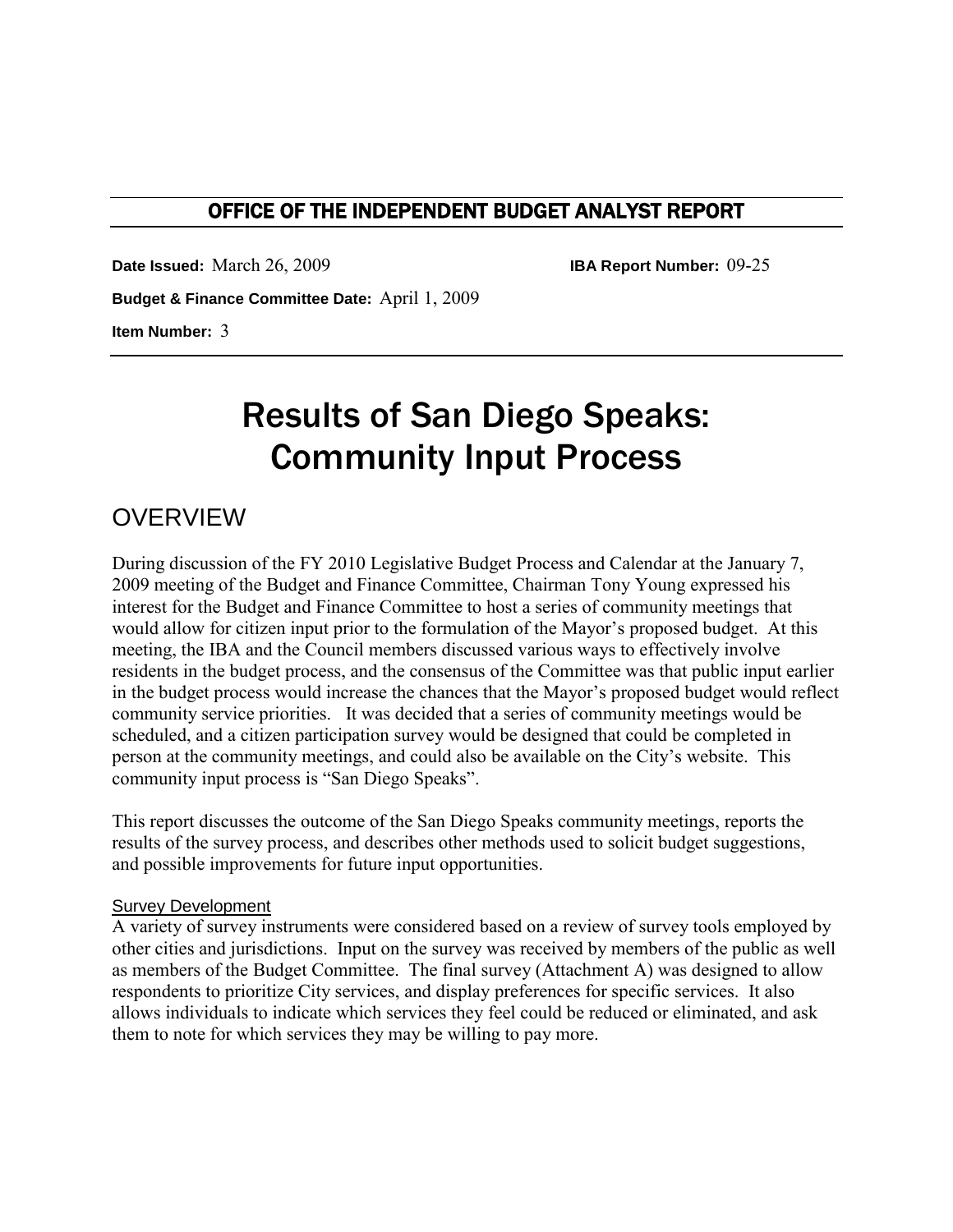#### Budget and Finance Committee Website and Hotline

At the onset of this series of community meetings, a webpage for the Budget and Finance Committee was created on the City's website (www.sandiego.gov/budgetandfinance) to provide another avenue for the public to obtain budget information and give input. An electronic version of the survey was made available on-line on the webpage to reach a greater audience. Additional information on the status of the City's budget is also available, along with links to other sites describing various federal economic stimulus plan programs. A "San Diego Speaks" telephone hotline was also established (619-236-6934) to allow recorded messages on suggestions and recommendations on city budget priorities to be left by citizens at any time of the day or night. As of March 18, 2009, approximately forty calls had been received, with suggestions such as exploring federal economic stimulus funds, considering greater cooperation and creating efficiency between county and city government, charging for trash collection, and increasing the use of volunteers, among others.

#### Community Meetings

In an effort to reach out to residents throughout the City, community meetings were scheduled in five of the eight San Diego City Council Districts, hosted by the members of the Budget and Finance Committee. A total of six public budget hearings were held:

- Friday, January 30, 2009, in Council Committee Room, City Hall, Council District 2
- Wednesday, February 4, 2009, at the Joe & Vi Jacobs Center, Council District 4
- Saturday, February 14, 2009, at the Mira Mesa Library, Council District 5
- Saturday, February 21, 2009, at Hoover High School, Council District 3
- Wednesday, February 25, 2009, in Council Committee Room, City Hall, Council District 2
- Thursday, February 26, 2009, at Lewis Middle School, Council District 7

At these hearings, citizens were allowed to address the Committee with their budget priorities and suggestions for reductions. They were also provided with surveys and informed of the ability to complete a survey on-line. Following a presentation of the Mayor's staff on the status of the City's financial situation, the Committee accepted public testimony. The number of participants ranged from two speakers at the January 30 meeting to 57 speakers at the February 21 meeting. In total, over 150 speakers participated at the six community hearings.

Overall, the focus of public testimony varied. Comments made at the February 4 Council District 4 meeting reflected greatest emphasis on preserving library and recreation programs. The need for neighborhood services; community based-partnerships, especially working with small businesses and micro-lending programs; and a desire of the community to donate volunteer service were also major themes. Some specific suggestions included charging for parking at the zoo and the beach, selling the land designated for the new main library, and charging a fee for recycling.

The testimony at the February 14 hearing in Council District 5 was closely divided among those favoring to preserve the Library budget, the need for a greater focus on addressing the structural budget deficit, and reducing employee benefits and salaries.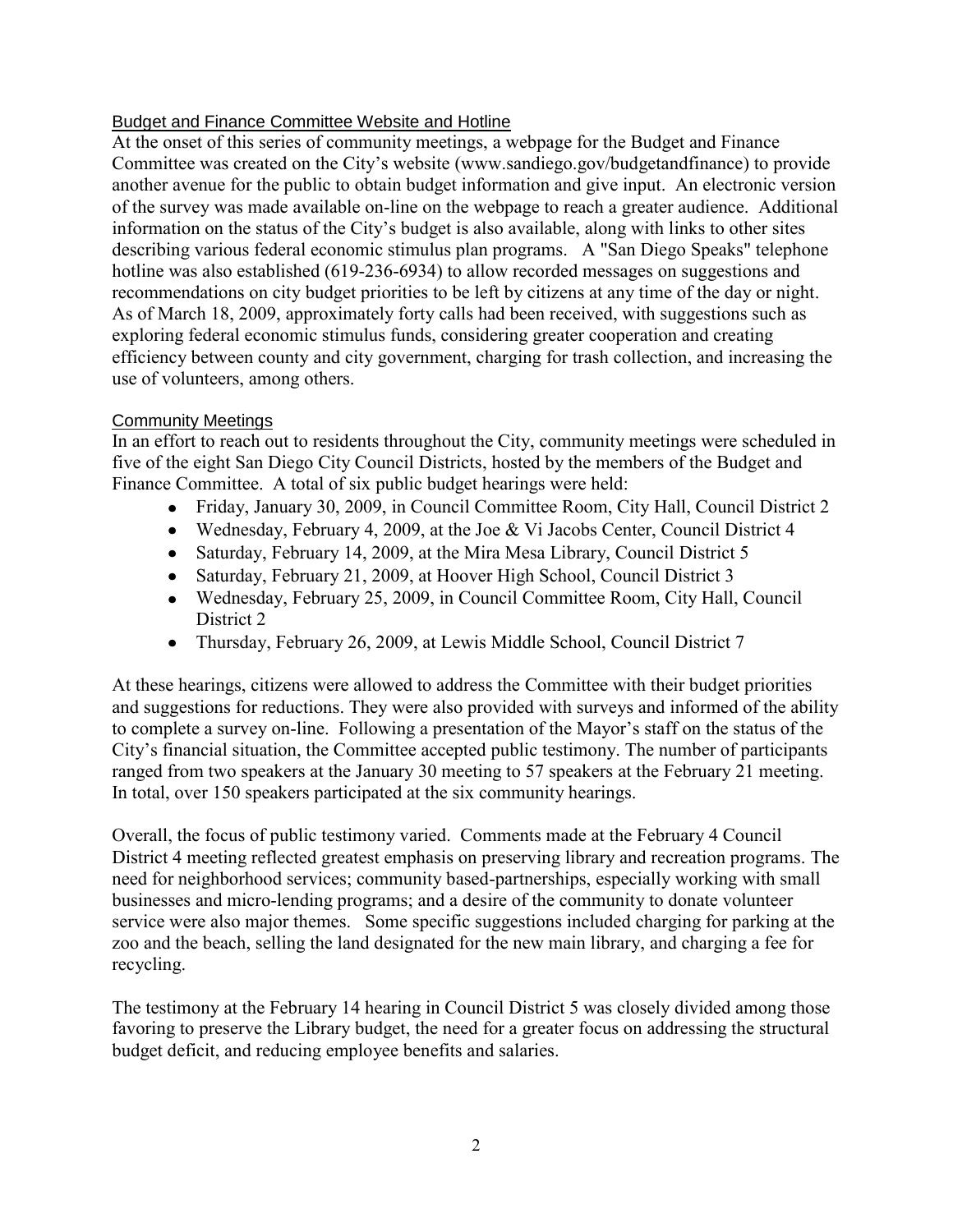The foremost theme at the February 21 hearing in Council District 3 was the community's priority in preserving library and park and recreation funding. A significant number of speakers stressed the importance of financial reforms, suggested increasing payments from outside agencies, exploring new options for revenue, and eliminating management layers within the City administration. Many speakers repeatedly highlighted the need to strengthen volunteerism throughout the entire City organization. Additionally, some individuals expressed the need to reduce or eliminate the street sweeping program. A suggestion was also made that the City could reduce weekly trash collection, by alternating refuse and recycling collection, while still complying with the People's Ordinance.

Public testimony at the February 26 budget hearing in District 6 primarily centered on reforming City administration, such as reducing City employee salaries and benefits, as well as the need to eliminate some positions and/or overtime. Attendees expressed the need for the City to reevaluate its redevelopment policies. Libraries were mentioned as the service of highest priority to the greatest number of speakers.

#### *Labor Organization Suggestions*

At the January 30 meeting, representatives of the City's employee labor organizations were invited to provide input and suggestions to address the budget situation. Representatives from all five of the City's labor organizations made presentations, including:

- American Federation of State, County and Municipal Employees (Local 127)
- International Association of Firefighters Local 145
- Municipal Employees Association (MEA)
- San Diego Police Officers Association (POA)
- Deputy City Attorneys Association of San Diego

The most detailed and specific presentation, made by Local 127, included nine recommendations with estimated savings total \$11.35 million to \$14.35 million. These suggestions covered span of control issues in several departments, raised the issue of implementing completed Business Process Re-Engineering studies (BPRs) for Collection Services and Park Maintenance, and the possibility of moving Storm Water functions into the Environmental Services Department as a cost-saving measure. Also mentioned were reductions to eliminate overlapping and redundant administrative functions, reducing management flexible and leave benefits, and the possibility of implementing a 4 day, 10-hour work week.

#### *Business Leader Suggestions*

Business leaders were invited to attend the February 25 meeting, and representatives from the Chamber of Commerce and the San Diego Chapter of the California Restaurant Association (CRA) presented priorities and recommendations to address the budget deficit. The Chamber suggested the City employ a multi-year budget process, undertake further pension reform, adopt a full cost-recovery program, and complete an inventory of under-utilized City assets. Additionally, the Chamber suggested that further efficiencies could be reached if some City services, for example libraries, would be merged with those of San Diego County. The CRA presented a status of the restaurant industry in San Diego, describing the notable impact of the recession on the city's restaurant industry. The CRA representative suggested that the City should allow for greater flexibility in issuing entertainment permits, for example allowing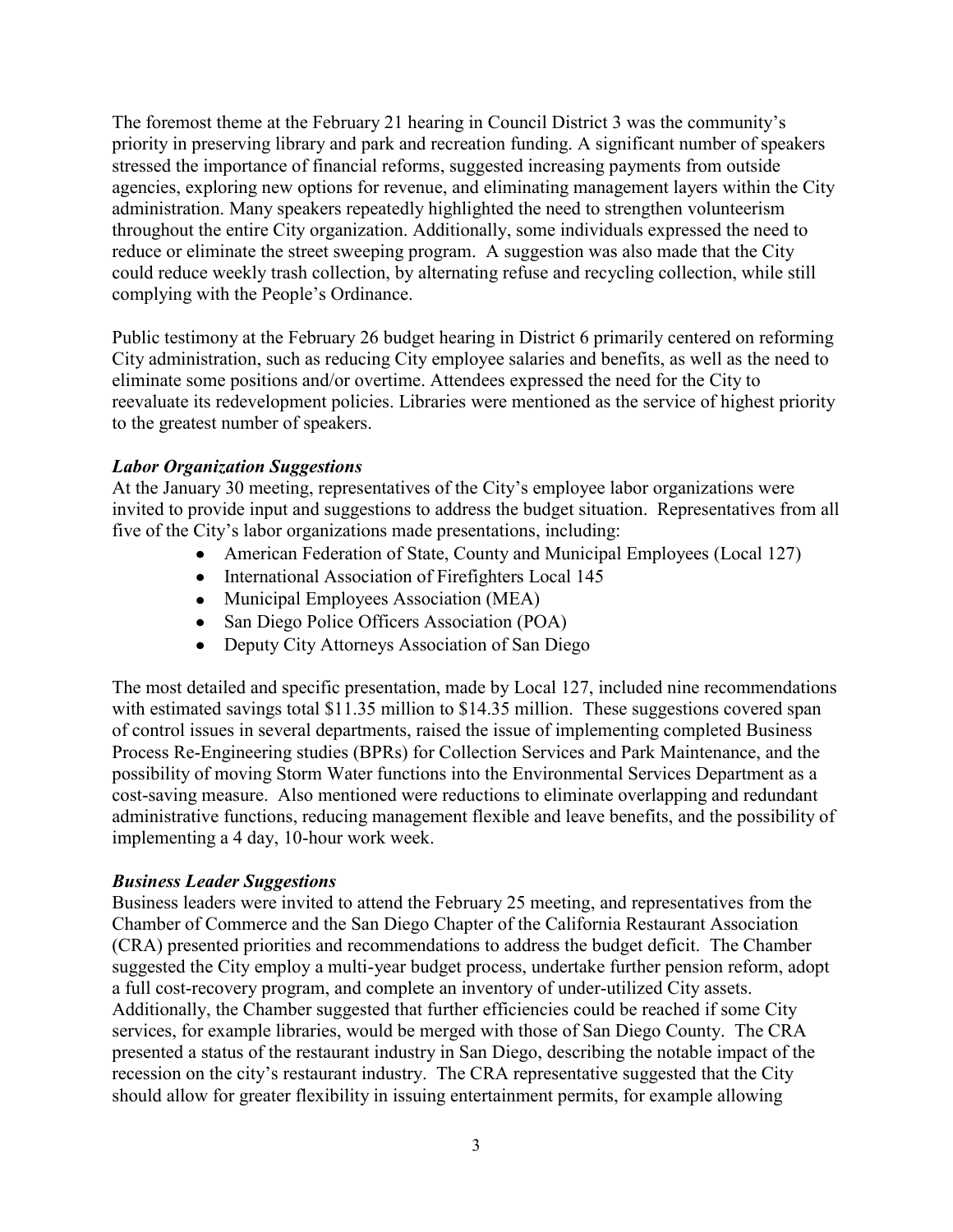temporary single-night permits. Also, it was suggested that restaurants may benefit from the City increasing the allowable ratio of patrons to security personnel.

### Assistance of San Diego State University

The Social Science Research Laboratory, a research survey organization at San Diego State University (SDSU), provides comprehensive survey research and program evaluation services to university faculty, administration, students, and regional government and non-profit organizations. SDSU assisted the City of San Diego in compiling and analyzing all on-line and paper-and-pencil surveys. As noted above, SDSU did not develop the survey, but provided a report summarizing the results of both surveys. 275 paper-and-pencil surveys and 412 on-line surveys were completed, totaling 687 surveys in all.

There are several important notes on the limitations of the survey. The SDSU report states that data collected was not random, but rather provided from a "non-probability sample of voluntary participants", therefore results cannot be inferred to represent the preferences of all San Diego residents. Some respondents left many questions blank, and the on-line and paper-and-pencil surveys slightly varied in the question format, resulting in the inability to merge certain questions. Open-ended questions provided multiple answers which were recorded and reflected individually as unique ideas.

### Summary of Survey Findings as Compiled by SDSU

The SDSU report (Attachment B) is organized to summarize the findings in a number of ways. First, within the three categories of (1) Public Safety Services, (2) Parks, Beaches, Recreation, Libraries and Arts, organized within the subcategories of Libraries and Arts, Park Maintenance and Quality of Facilities and Recreation Programs and (3) Neighborhood Programs services were ranked as:

- Essential or Non-Essential
- Reduce or Eliminate (paper-and-pencil survey)
- Reduce, Eliminate or Neither (on-line survey)
- Pay More For

Second, SDSU provides an overview of survey results for "Suggested Tax/Revenue Opportunities." Data collected indicates that increasing taxes (26%), charging for trash collection (15%) and reducing City salaries/perk (12%) were the most frequent responses.

Finally, all 38 public services identified by the City are ranked in two ways; as "Essential and Non-Essential Services" and the "Reduce/Eliminate/Neither" (on-line survey), without any constraint to the above three categories of services.

When asked to rank all 38 services as Essential or Non Essential, results showed:

#### Highest Essential

- 911 Emergency Response
- Overall Police Services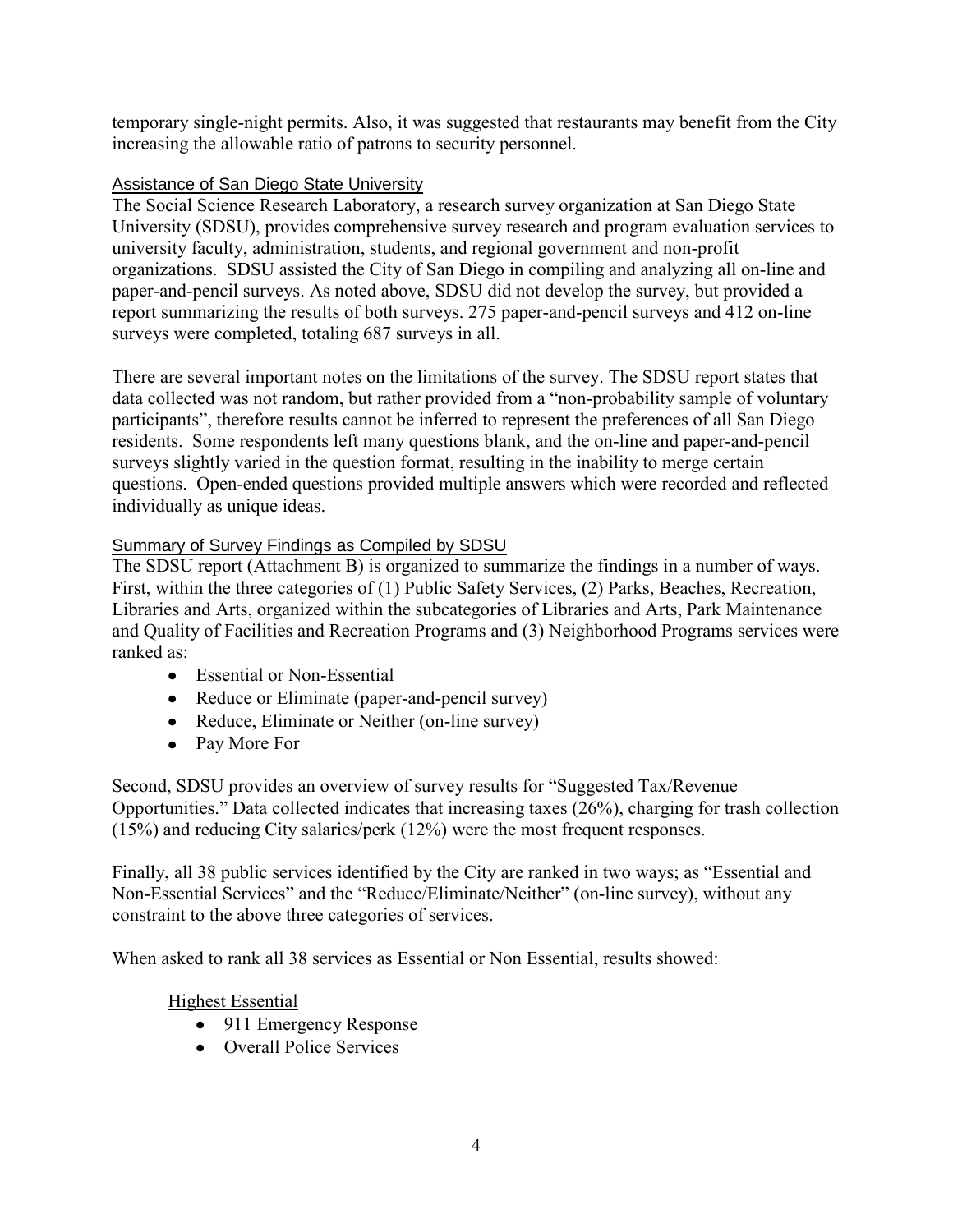#### Highest Non-Essential

- Street Landscaping
- Art and Cultural Programs
- Adult Recreational Center Programs

When asked to indicate which services should be Reduced or Eliminated, or Reduce/Eliminate/Neither, results showed:

#### Most to be Reduced

- Residential Street Sweeping
- Street Landscaping
- Passive Park Areas

#### Most to be Eliminated

- Adult Recreational Center Programs
- Art and Cultural Programs
- Main Library Downtown

The report concludes that, as noted above, public safety services are considered most essential and in some cases, respondents are willing to pay more for them. The report underscores that increasing taxes, charging for trash collection and reducing city employees' salaries and perks remain as the most popular options for new/increased revenue.

#### Other Avenues to Solicit Budget Input

Additional opportunities to provide input to the City's budget process have been created. The Mayor asked City employees for their ideas, and also asked members of the public to submit suggestions.

#### *Employee Suggestions*

Last Fall, the Mayor called for City employees to submit ideas they had for addressing the City's budget challenges. Almost 400 employee suggestions were submitted for trimming department budgets or generating new revenues. City departments were provided the suggestions to evaluate and analyze them for the feasibility to implement, the potential for cost savings or revenue generation, and possible incorporation into the FY 2010 budget. Councilmembers requested and received the employee suggestions that were submitted. The IBA has also received the departmental evaluations of the suggestions and will be reviewing these in conjunction with the Mayor's Proposed Budget, when it becomes available.

#### *Mayor's Web Page*

In January, the Mayor also asked the public to provide input while his office began preparing the Fiscal Year 2010 budget. A special section on the City's website was created which allows citizens to enter their opinions on-line. Entered suggestions are posted on a regular basis, and all suggestions are planned for review by City staff.